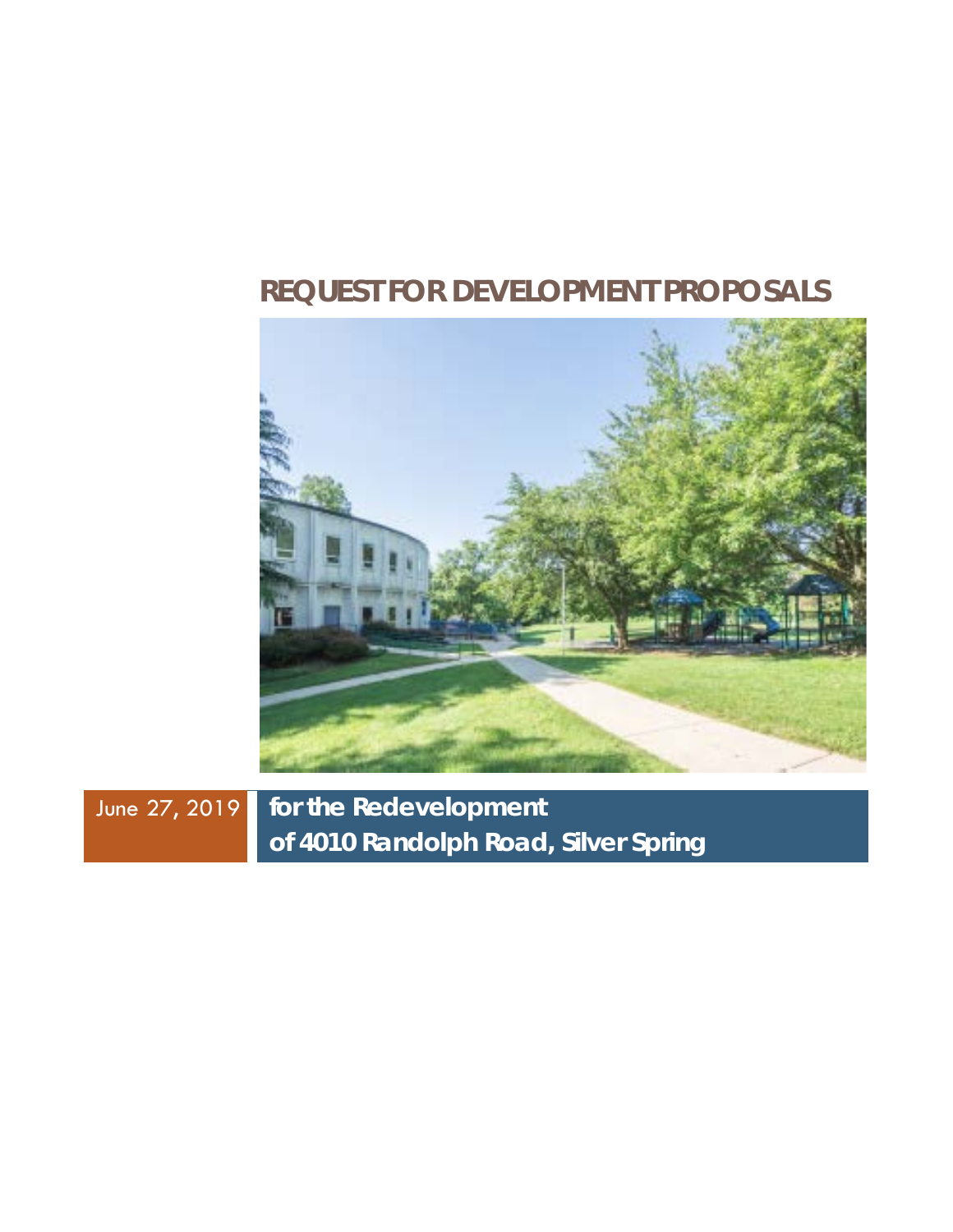

## TABLE OF CONTENTS

| A. Overview                                     |   |
|-------------------------------------------------|---|
| <b>B.</b> Objectives                            |   |
|                                                 | 3 |
|                                                 |   |
|                                                 | 6 |
|                                                 |   |
| VI. Minority, Female and Disabled Participation | 8 |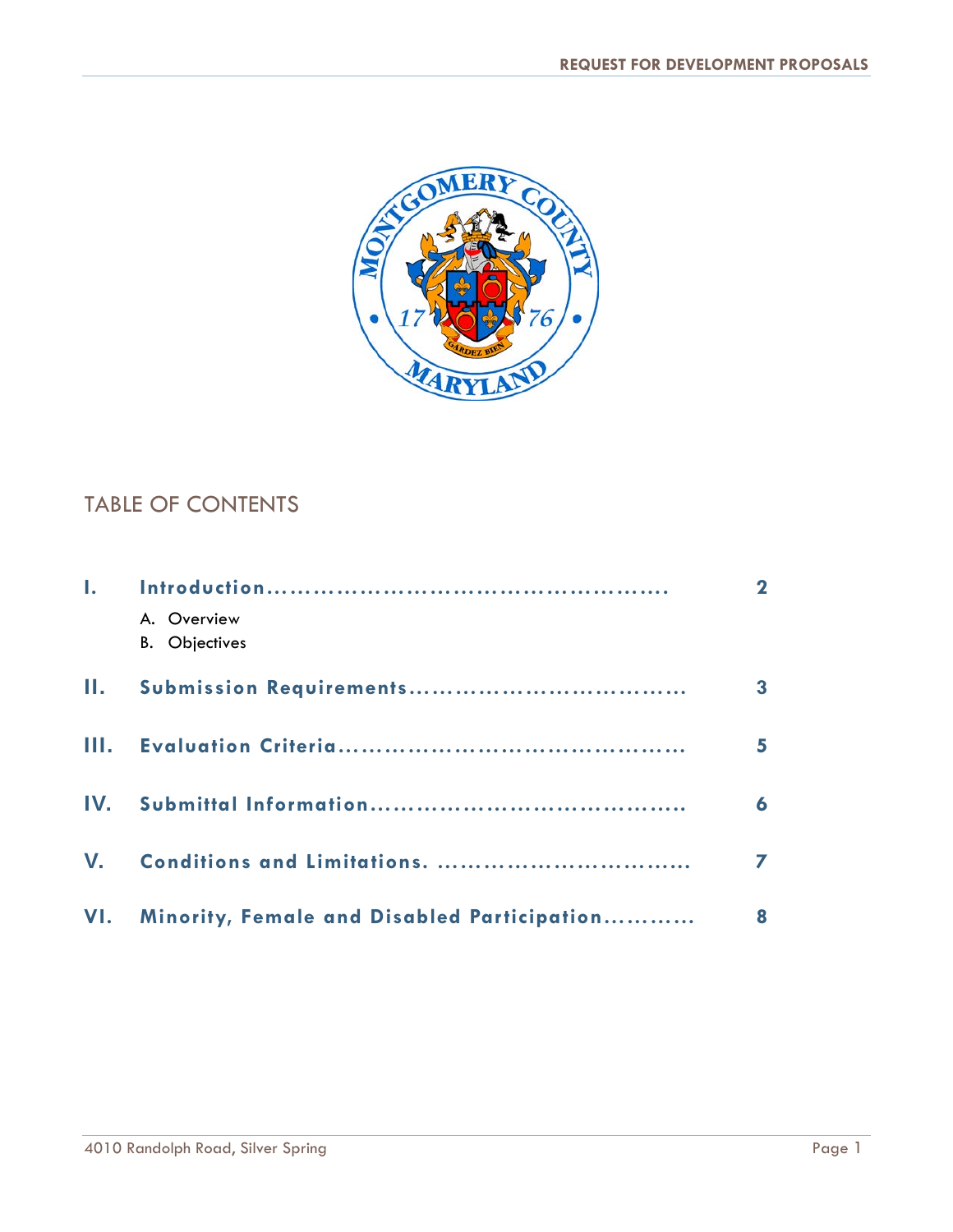## I. INTRODUCTION

### **A. Overview**

Montgomery County, Maryland through this Request for Development Proposals (RFDP) seeks viable, creative development proposals from qualified teams (Proposers) to redevelop 4010 Randolph Road in Silver Spring, Maryland (Site). The County intends to maximize affordable housing on the 6.07 acre County-owned site. The Site is the current location of the Department of Recreation administrative offices, which will be relocated in 2020. The County is offering the Site to a qualified development team for an affordable housing redevelopment project.

#### **1. Site Location and Description**

The Site is bordered by Randolph Road to the north; single family homes and Bushey Drive to the east; single family homes, Gannon Road and commercial condominiums to the south; and commercial buildings to the west.



#### **FIGURE 1: AERIAL OF SITE**

The Site contains two adjacent parcels that are currently occupied by the Department of Recreation administrative offices, surface parking and a small playground. The site will be vacant in summer 2020 upon relocation of the Recreation offices to downtown Wheaton. It is the County's intention to offer the property for its redevelopment with affordable housing at that time.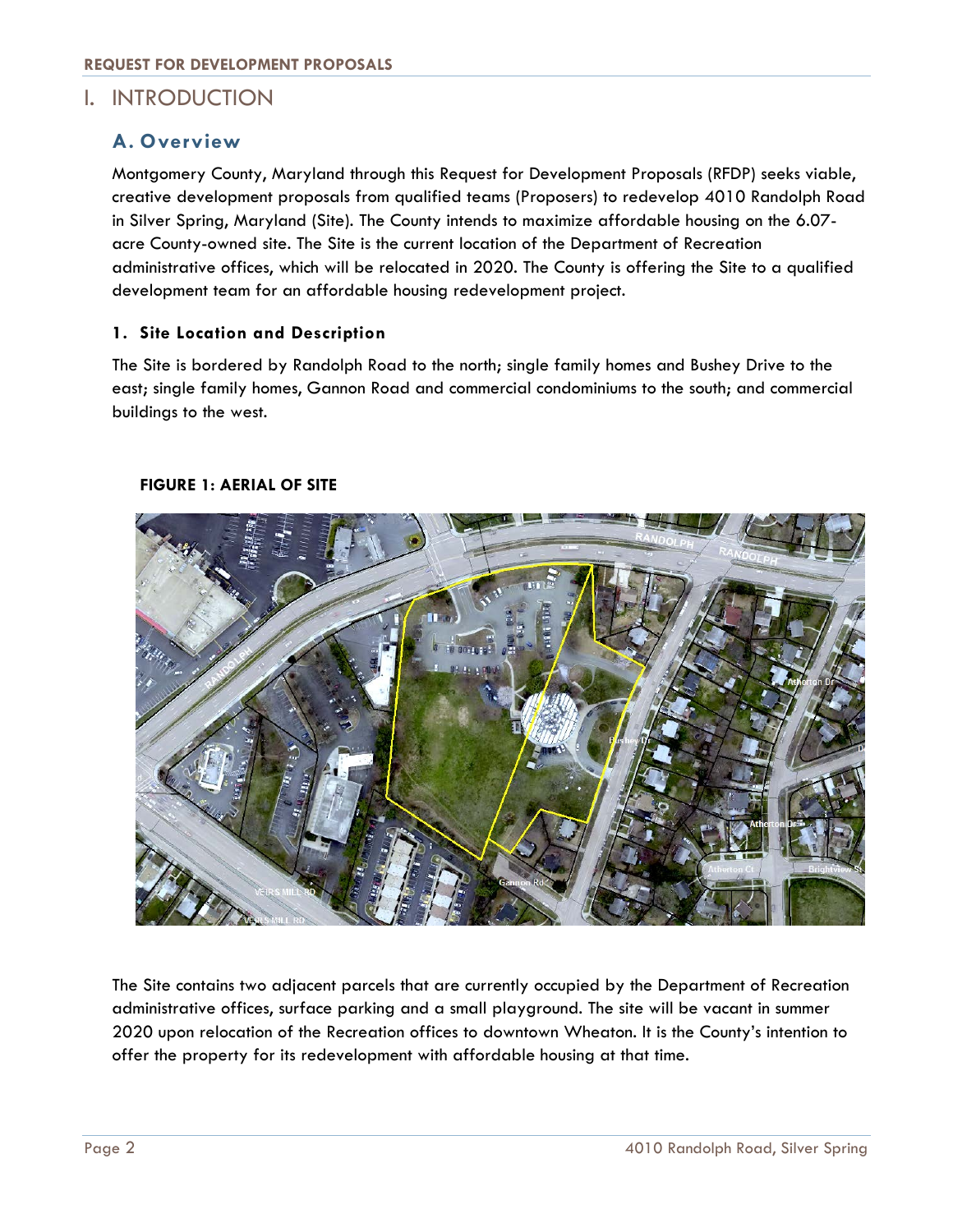The Site is located near the intersection of Randolph and Veirs Mill Roads. Veirs Mill Road provides a direct connection between the City of Rockville and the Wheaton Central Business District and carries 43,000 vehicles per day. Extensive bus service is provided by both Montgomery County's Ride On and WMATA's Metrobus. Montgomery County Department of Transportation is planning a Bus Rapid Transit line on Veirs Mill Road to include 11 stations between Rockville and Wheaton, one of which will be at the intersection of Veirs Mill and Randolph Roads.

#### **2. Master Plan and Zoning**

The Site falls within the recently adopted Veirs Mill Corridor Master Plan. The plan "envisions an opportunity to introduce diverse housing types at this location. This housing . . . could provide a transition in density from the transit-oriented development recommended at Stoneymill Square to the existing single-family residential community to the east of the site." The Site is zoned CRN-1.0, C-0.5, R-1.0 H-65'.

The Master Plan can be found at the following link: <https://montgomeryplanning.org/planning/communities/area-2/veirs-mill-corridor-plan/>

## **B. Project Objectives**

The County is seeking proposals for the Site that can achieve the following objectives:

- Increase the stock of affordable housing in the Veirs Mill corridor with a range of affordability, i.e., very low income to market rate.
- Increase housing stock with a mix of unit sizes ranging from 1- to 4-bedroom units.
- Provide a transition from the Stoneymill Square retail to the single-family residential east of the site.
- Maintain compatibility with the surrounding residential community.

## II. SUBMISSION REQUIREMENTS

All proposals must include a development concept and explanation of key factors and milestones for its successful implementation. The County reserves the right to request additional information during the review period.

Failure of a Proposer to submit all required information may render the proposal incomplete and ineligible for further consideration. The proposal must include the following elements:

#### **1. Transmittal Letter**

The transmittal letter should include:

a. Information on the Proposer including a single point of contact including name, title, phone number and email address. Further, provide the address and legal form of the Proposer. If the Proposer is a joint venture, provide this information for all participants.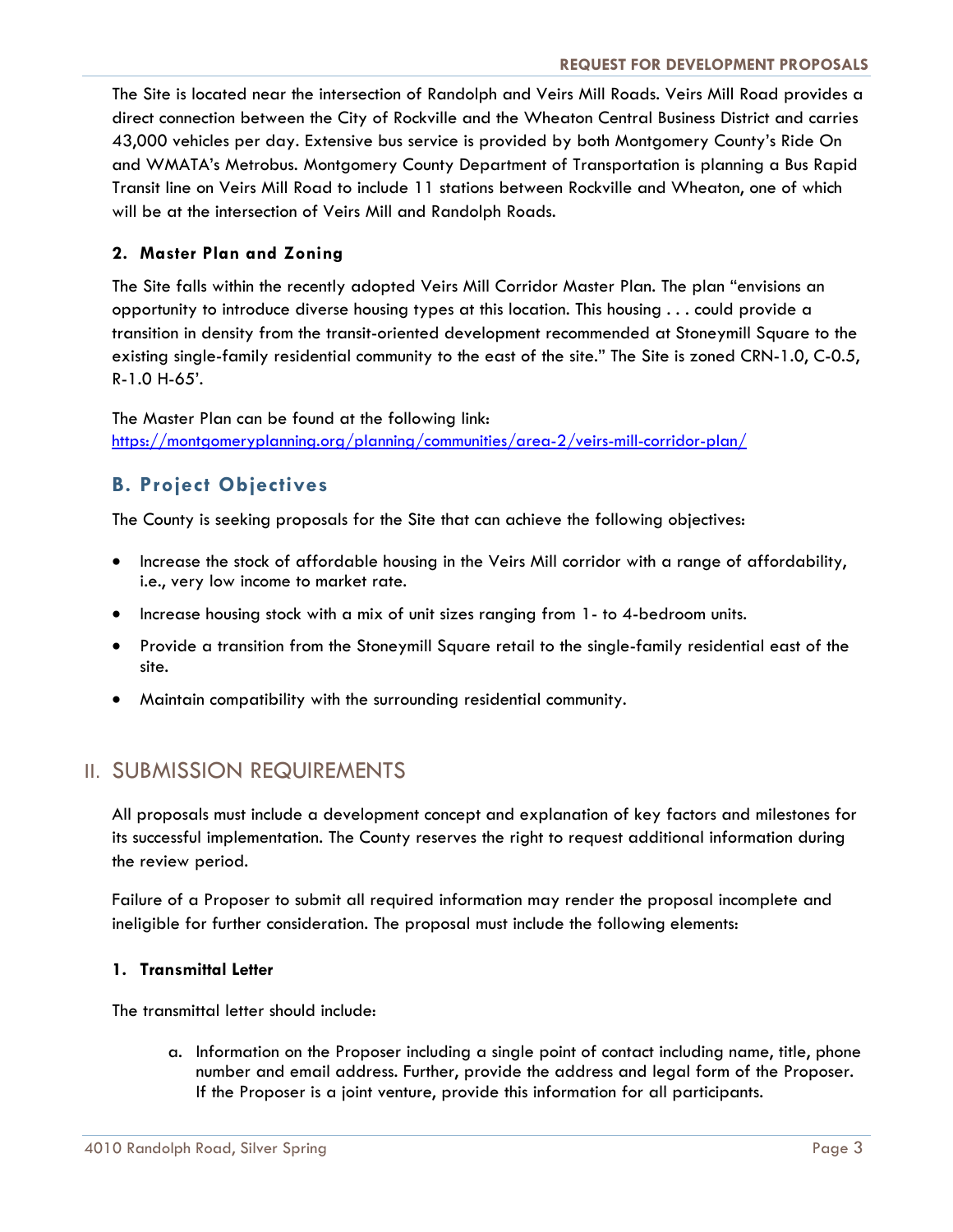- b. A statement that the proposal will remain in effect for one year after the due date.
- c. A statement acknowledging receipt of each addendum that the County may have issued.
- d. A statement that the Proposer is not in arrears in the payment of any obligation due and owing to the State of Maryland or Montgomery County, including tax payments and employee benefits, and that it shall not become so during the term of the agreement if selected.
- e. A statement that, if selected, the Proposer will negotiate in good faith with the County.

#### **2. Project Vision and Budget**

- a. Vision Statement: Provide a summary statement that synthesizes your proposed development concept and approach, demonstrating that your proposal generally meets the Project Objectives identified by the County.
- b. Concept Plan: Provide a concept plan that illustrates the proposed development plan, layout, square footage and other characteristics of the development, including building height, density, unit types, and percentage and levels of affordability. Indicate whether units are for sale or rental.
- c. Development Budget: Provide a development budget showing sources and uses of development funds. The pro forma must include predevelopment costs, soft and hard construction costs and any payments to the County.
- d. Contingencies: Identify whether the proposed redevelopment is contingent on any County or State government action (e.g., regulation changes or public funding such as grants or loans) and a listing of those contingencies.

#### **3. Statement of Qualifications**

- a. Background Information: Include a description of the Proposer, including ownership and organizational structure, identification of principals and length of time in business. If the Proposer is a joint venture, information for each entity should be furnished, as well as an explanation as to why a joint venture is the preferred arrangement for the proposed development project.
- b. Financial Capability: Provide evidence of proposer's financial strength and the ability to sign an agreement with the County. Include a description of the Proposer's financial capability to complete the proposed project including, with examples, and typical financing mechanisms the Proposer has used on similar projects. This section should provide evidence of the Proposer's ability to obtain sufficient financing for the project. Under separate cover and marked "Confidential" the Lead Developer and if applicable, any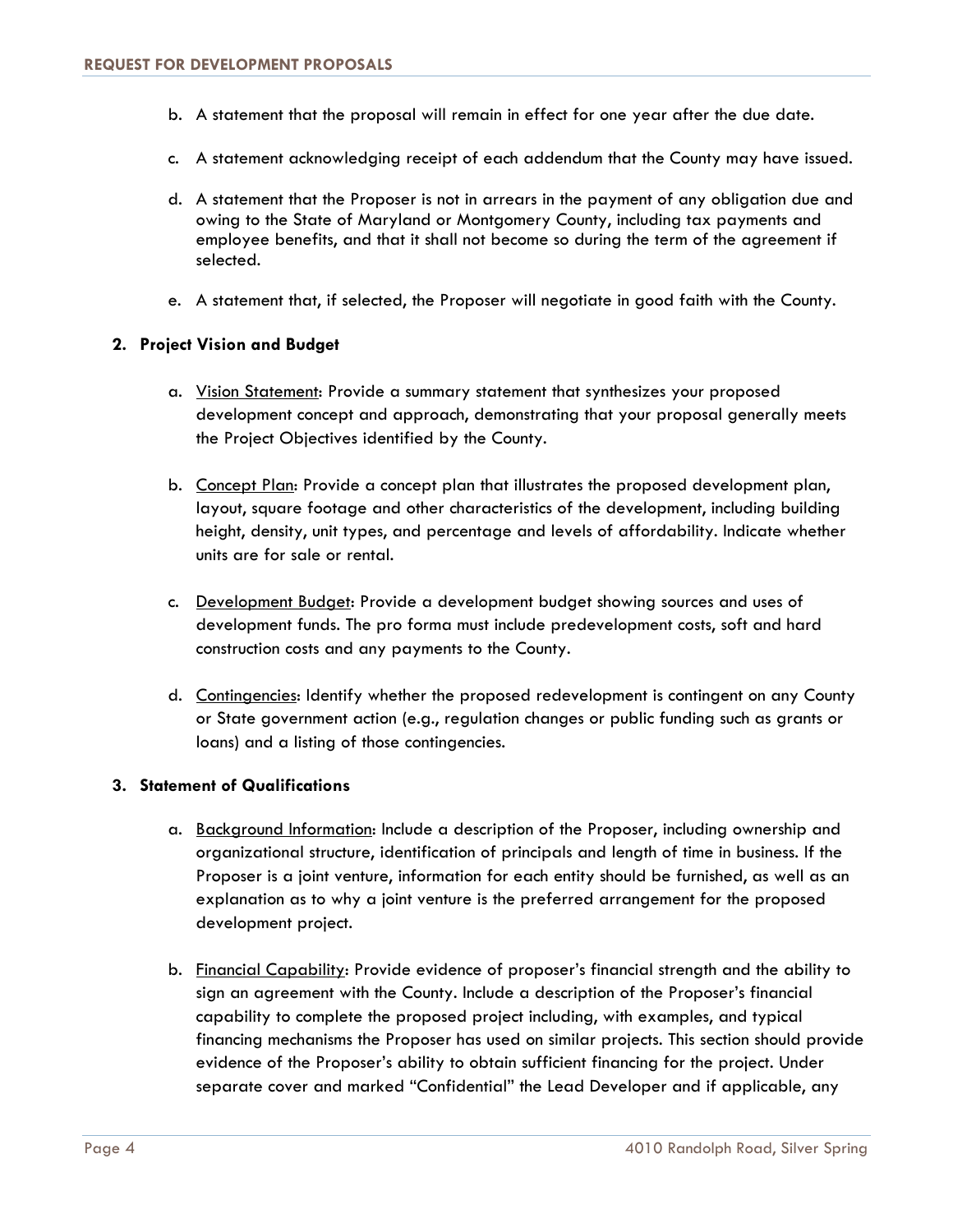member of the joint venture having an equity stake of 20% or greater in the business entity to be formed for this Project, must provide current Interim statements and audited annual financial statements for their respective firm's last three fiscal years. Developers with an equity interest of less than 20%, or having no equity stake at all, must provide current Interim and Review statements for their respective firm's last three fiscal years. An appropriately authorized officer/managing member of each firm providing financial information should certify that their respective statements present an accurate representation of that firm's financial condition as of the date of the statements.

c. Project Experience: Demonstrate that the proposer is directly experienced in the disciplines required to make this development a success, including previous experience. This information should clearly describe the size, scope and financial structures of previous projects, where located and when completed. For projects not yet complete, the Proposer should include the anticipated completion date. Proposer should describe role in each project. Additionally, provide references and contact information including name, telephone number and email address for each project described.

#### **4. Development Timeline**

Provide a preliminary schedule that includes general timelines for commencing construction and phasing of development. Provide a sequential narrative description of what the Proposer will do over the next two to five years, with elements including:

- a. The roles and responsibilities of the primary project team members or partners.
- b. Phasing, timelines, methodologies and milestones necessary to implement the vision (securing financing, property settlement, zoning entitlements, permitting approvals, etc.); and
- c. Critical path, including project risk factors, and Proposer's plan for mitigating these major risk elements.

Please be certain to address each of the above elements within the context of your overall plan.

#### **5. Financial Value**

Provide the amount that the developer would pay to the County. Provide the projected timing of payment of any deposits and when transactions would occur.

## III. EVALUATION CRITERIA

Upon receipt of the Proposals, the selection committee may review and evaluate the Proposals in accordance with the criteria listed below. Interviews may be conducted with development teams. The selection committee's decisions and recommendations will be consensus-based.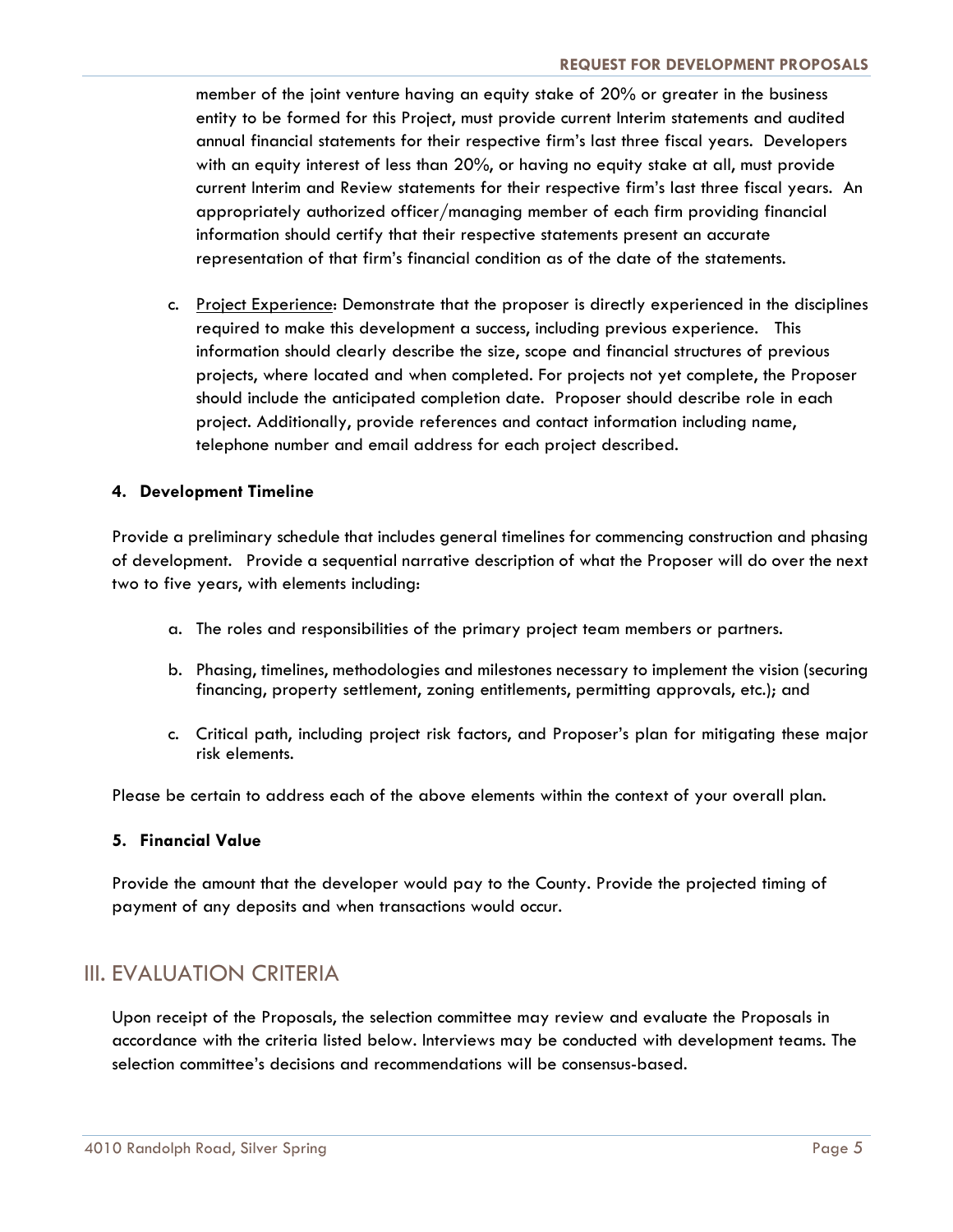The County's goal is to select the highest ranked proposal from the most qualified Proposer that meets the County's objectives for this key site. The following evaluation criteria will help the County achieve its objectives for the Site:

| 1. Overall vision and quality of the proposed development                | 30 points  |
|--------------------------------------------------------------------------|------------|
| 2. Meeting of County's affordable housing objectives for the site:       | 30 points  |
| 3. Expertise, experience and financial capacity to implement the vision: | 30 points  |
| 4. Proposed timeframe for completion of the development                  | 10 points  |
| <b>Total Points</b>                                                      | 100 points |

## IV.SUBMITTAL INFORMATION

**Proposals are due by 4:00 p.m. on September 6, 2019.** Please submit four (4) hard copies and an electronic copy to:

Ronnie L. Warner, Chief Office of Planning and Development Montgomery County Department of General Services 101 Monroe Street, 9<sup>th</sup> floor Rockville, MD 20850

The package must state "RFDP – 4010 Randolph Road." Written Proposals will be evaluated only upon what is submitted, and it is incumbent upon the Proposer to submit sufficient information to enable the County to fully evaluate the Proposer's capabilities and experience. Proposals received after the date and time specified will be considered late and will not be considered. The County will not accept faxed Proposals or Proposals sent via e-mail. Unless requested by the County, additional information cannot be submitted by the Proposer after the deadline. The Proposer may be notified in writing of any change in the specifications contained in this request.

Proposals may be modified and submitted prior to **September 6, 2019 at 4:00 p.m.** Modified proposals received after the date and time specified for receipt of proposals will not be accepted or considered regardless of the reason or reasons for lateness.

Written questions regarding the RFDP should be sent via email to

**OPD.DGS@montgomerycountymd.gov.** No verbal questions will be accepted. All questions and the responses from the County, as well as any amendments to this RFDP, will be posted on the Office of Planning and Development's website at [www.montgomerycountymd.gov/DGS/OPD/Home.html.](http://www.montgomerycountymd.gov/DGS/OPD/Home.html)

The County expects to follow the schedule shown below:

| RFDP Release           | June 27, 2019     |
|------------------------|-------------------|
| Deadline for Questions | August 23, 2019   |
| Proposals Due          | September 6, 2019 |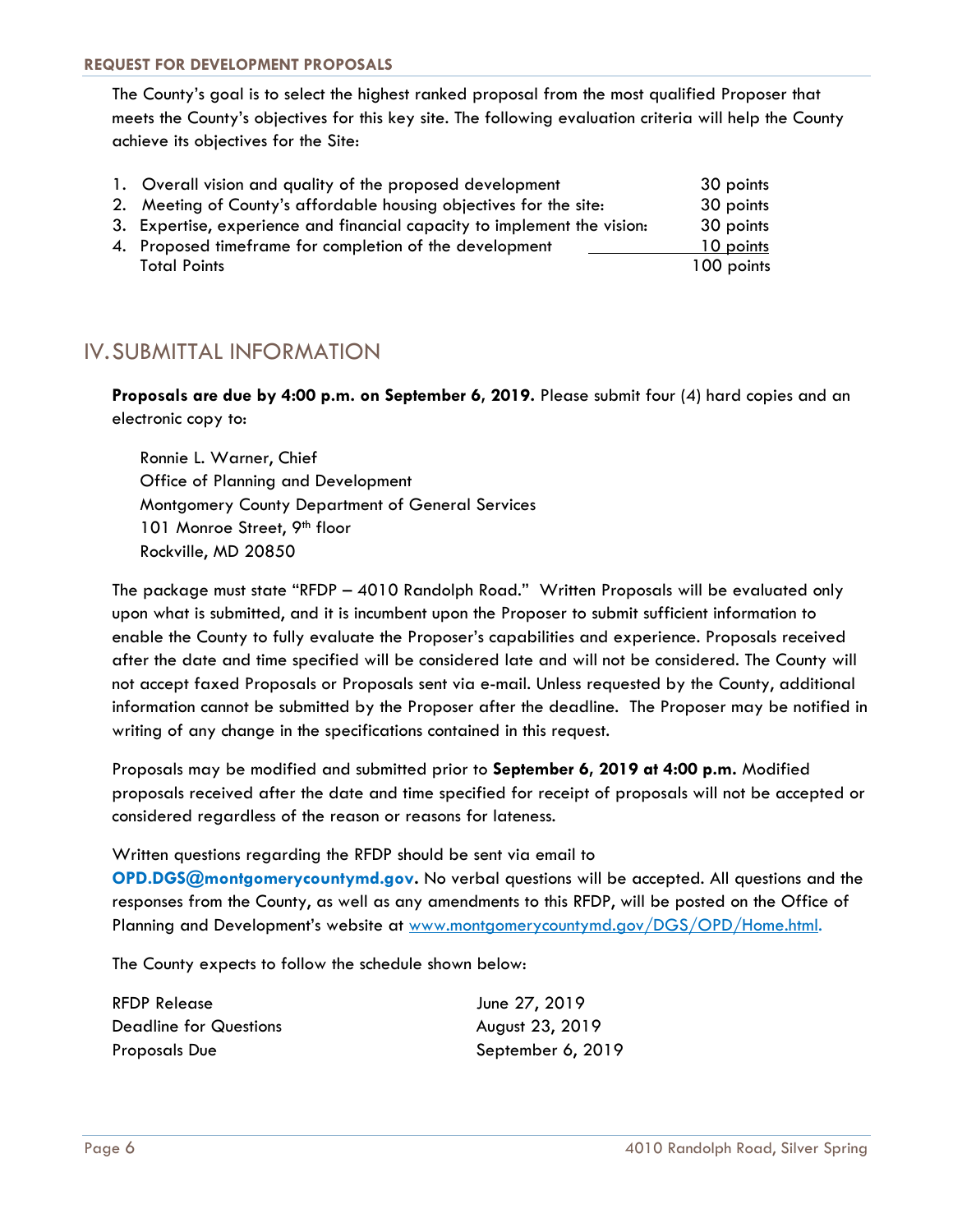## V. CONDITIONS AND LIMITATIONS

The County reserves the right, in its sole and absolute discretion, to reject any and all Proposals received in response to this RFDP, advertise for new Proposals or to accept any Proposal deemed to be in its best interest, to suspend negotiations, and to cancel this RFDP at any time, for any or no reason, prior to entering into a formal contract. The County further reserves the right to request clarification of information provided in Proposals submitted in response to this RFDP without changing the terms of this RFDP.

If an agreement acceptable to the County cannot be successfully negotiated with the top-ranked Proposer, the County may proceed to negotiate with the Proposer that submitted the next highest ranked Proposal. Alternatively, and at the County's discretion, the County may elect to negotiate with more than one Proposer until an initial letter of intent or memorandum of understanding is negotiated.

A Proposal submitted in response to this RFDP does not constitute a contract and does not indicate or otherwise reflect a commitment of any kind on behalf of the County or impose any binding obligations on the County or grant any rights to the Offeror. Furthermore, this RFDP does not represent a commitment or offer by the County to enter into an agreement with an Offeror or to pay any costs incurred in the preparation of a Proposal to this RFDP. Furthermore, this RFDP does not commit the County to pay for costs incurred in the negotiation or other work in preparation of, or related to, a final agreement between the Selected Proposer and the County.

Any commitment made by the County will be subject to approval by the Montgomery County Council per Montgomery County Code Section 11B-45, Disposition of Real Property.

The Proposals and any information made a part of the Proposals will become a part of the project's official files. The County is not obligated to return any materials submitted or received in response to this RFDP. This RFDP and the selected Offeror's response to this RFDP may, by reference, become a part of any formal agreement between the Offeror and the County.

If an Proposer contends that any part of its Proposal is proprietary or confidential and, therefore, is limited to disclosure under the Maryland Public Information Act, MD Code Ann. State Gov't §§10-611 *et seq.* (the "MPIA"), the Offeror must identify all information that is confidential or proprietary and provide justification for why such materials should not be disclosed by the County under the MPIA. The County, as custodian of Proposals submitted in response to this RFDP, reserves the right to determine whether or not material deemed proprietary or confidential by the Offeror is, in fact, proprietary or confidential as required by the MPIA, or if the MPIA permits nondisclosure. The County will favor disclosure of all Submissions in response to any request for disclosure made under the MPIA.

Proposers should familiarize themselves with the Site and form their own opinions as to suitability for any proposed development on the Site. The County makes no representations as to the Site. The County assumes no responsibility for site conditions including, but not limited to, environmental and soil conditions on the Site. Offerors are responsible for their own background investigation as to restrictions, if any, bearing upon title, zoning, subdivision, transportation, developability, utilities, and